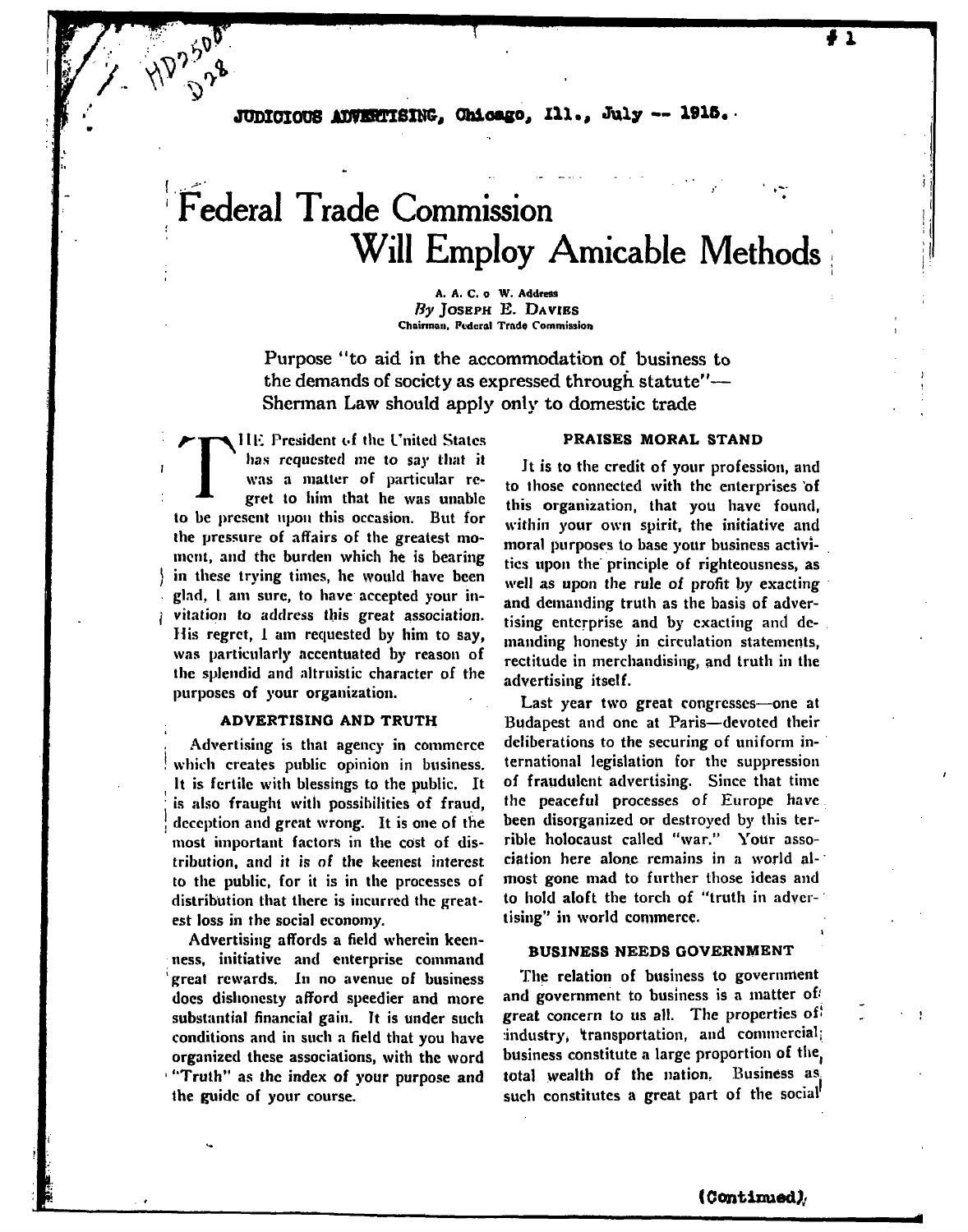body for which government exists. The well being of business is and properly should be a matter of government concern, •The welfare of a great part of the people of the nation depends directly upon its well being. Great benefits accrue from it to the whole country.

 $\mathbf{v}_k$ 

While business is a substantial part of society for which government exists, business on the other hand could not exist without government. A government watchful of the interests of the whole of society must be superior to it and independent of it, even as the interest of all is superior to the welfare of the few. Nor can any part of society exist but for the protection afforded by the whole thereof. An injury to any part is injury to all. The relation of government toward business has always been, therefore, of paramount interest to all classes of sociely bound together in social contract:

## PURPOSES OF TRADE COMMISSION

One of the recent agencies devised by government in connection with its relationship to business and industry is the federal trade commission. It was designed to furnish a nonpartisan body of men, expert upon matters connected with business and industry, to aid in the enforcement of the law for the benefit of the whole country, and to aid in the accommodation of business to the demands of society as expressed through statute.

Congress created it as an agency to destroy what has been termed the "seeds of monopoly/' It is clothed with the power to prevent unfair practices of competition in commerce. Unfair methods of competition have been in the past the principal weapons of and agencies in the producing of monopoly. It is also clothed in certain cases with power to serve as an adviser upon the facts to the courts in their enforcement of the antitrust laws.

There is no doubt that one of the essential purposes underlying the creation of the federal trade commission was also to pro-

**THE EXIGAL** 

vide an administrative, agency to make more easy the accommodation of business to the requirements which government imposes for the benefit of society.

## **VIEWS VOICED BY PRESIDENT**

is idea was voiced with characteristi lucidity and power by the President of the United States in his message to Congress. It was received with enthusiasm by the business public and by the whole country. It resulted in the passage of the federal trade commission bill by a practically unanimous vote of both the bouse and the anammous vote or both the<br>senate of the United States.

It will be the purpose of the federa trade commission to translate this idea, which was so largely responsible for it creation, into its policy and attitude toward business and the public interest. The interest of the public, of complainants. and those complained against, all require that in the accommodation of business processes to government requirements, readjustments shall be brought about as easily and with as much speed as is consistent with law and due regard for the rights of all concerned.

Business men today do not desire intentionally to disobey the law. A common understanding of the facts arrived at through full and frank conference of persons complained of with the federal trade commis-.<br>sion may frequently result in the stopping of the alleged unfair practices more expeditiously than would lengthy legalistic procedure.

## **POLICY TO AVOID LAWSUITS**

It is in the interest of the public that processes of suitable and amicable accommodation should be first exhausted by the federal trade commission before it should institute formal complaints embarking upon a long and technical course of legal procedure.

The purpose of the federal trade commission is not to harass, but to help—not to make a legalistic record, but to bring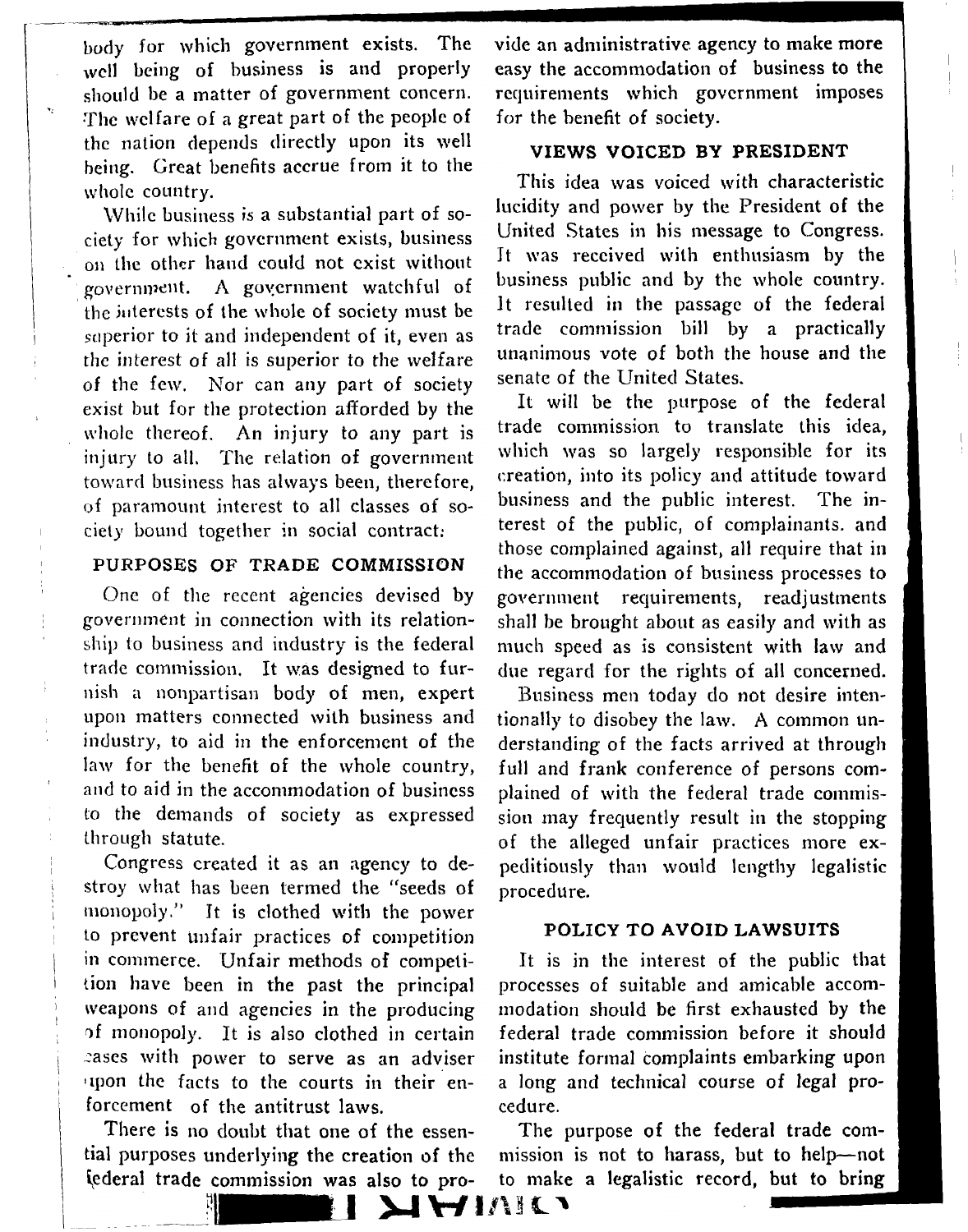#### **JUDICIOUS ADVERTISING, Chttwco, 111., July — 1915.**

## *JUDICIOUS ADVEHTIS1NG* 69

yelief and aid, and efficiently to serve the .public interest and to bring "first aid" to the competitor injured before the patient is exhausted by long drawn out technicalities 'of legal action. The essential thing is the accomplishment of the effective protection of the public and of business itself against unfair methods of competition, with due regard to the rights of all, as speedily and as easily as possible.

The protection of the complainants, fairness to those complained against, and the interests of the whole community are best served by adjustments which arc founded upon justice and fairness, but which are as immediate in their application and relief as the public interest and the law will permit.

#### **WAR'S EFFECT ON TRADE**

We are living in a remarkable period of the world's history. Never before have the courses of trade of the world been so altered with such promise to the fair advantage of the American people. The European war has brought to our attention the intimate relationship which this nation bears to the markets of the world.

The recent cutting off of the European supply in certain lines heretofore supplied from foreign markets has demonstrated the necessity of the creation of independent, self-sustained, permanent industries indigenous to our conditions, for the production of such supplies. Such enterprise here is confronted with the possibility of unfair methods of competition being employed by foreign monopolies subsequent to the war.

Local price discrimination, whereby prices are lowered in one community for the sake of driving out competition, when at the same time prices are raised in another locality to recoup such loss where there is no competition, is prohibited as between residents of the United States.

## **FOREIGN ANTI-TRUST LAW NEEDED**

It is urged that the same degree of proection afforded American industry from such unfair competition from a local com- ' petitor should be equally afforded if the competition might come from a foreign source. Such practices engaged upon by foreign monopoly in this country heretofore renders probable their repetition with greater severity at the conclusion of the war. Customs tariffs in such situations have been absorbed. Tariffs have been found to be unsatisfactory to afford protection against such practices.

"Dumping" by foreign monopolies into this country, cither of their surplus products or of their competitive products, and the selling of such products at a cost in this country below the prevailing market cost in the country of their production, is vicious in practice and holds potentialities of great harm to American industry and to the American people. Such practices are prohibited by law in Australia, not through the customs tariff, but through legislation looking to the repression of monopoly and to the protection of local industry from foreign monopoly. In Australia such practices are declared to be unfair competition and placed under the ban of the law.

American enterprise and industry indigenous to our soil and native to our conditions are entitled to have such competition of foreign monopoly declared to be unfair and to have such practices prevented if sought to be employed.

#### **CO-OPERATION SYSTEM URGED**

One of the most significant facts in the evolution of modern world industry has been the development of international cartels in Europe, These organizations have existed in over a hundred different lines of industry for the purpose, among others, of promoting foreign trade and of effecting economies in distribution in world competition. It has been urged that combinations of American manufacturers for the purpose of engaging in export trade be permitted for similar economies in export trade.

Opportunity to participate in such econ-

**#a**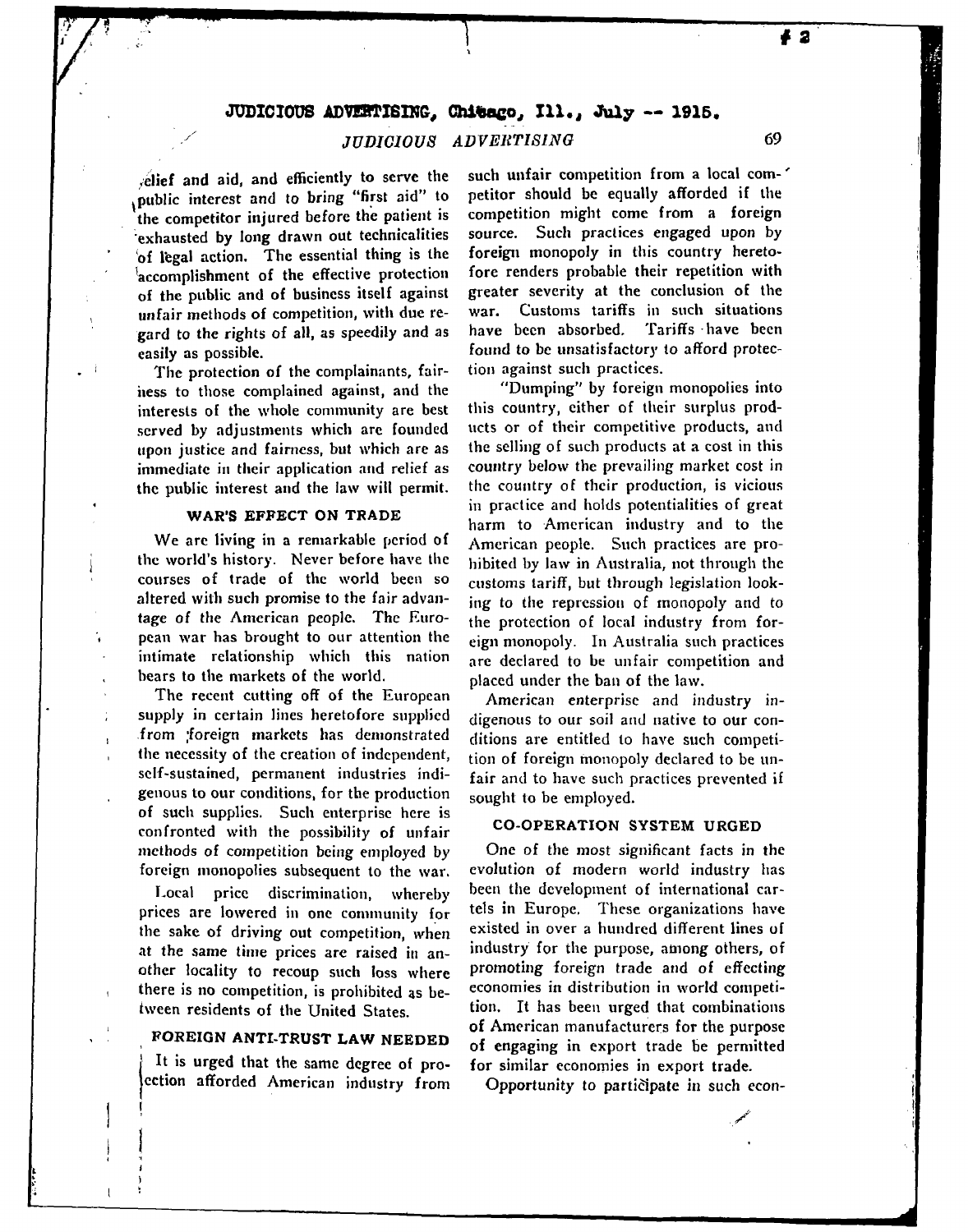**omies might afford to the smaller manufacturer an opportunity to extend his market if participation in such an organization would be** *a* **matter of right rather than of largess on the part of others in such organization. The design and object of the Sher**man law was to preserve competition for **the protection of the general public and m the interest of smaller units as a matter of domestic policy within this country. The** law was in the interest of the small manu**facturer.**

## **BENEFIT TO THE LITTLE FELLOW**

**In fields of international commerce conditions now so obtain as to be prohibitive of enterprise upon the part of the smaller manufacturer in the extension of his mar**  kets abroad. The cost may be too great. **The trust can afford and does establish branch agencies in the various countries of the earth. The smaller men can reach the market only through co-operation with others. The very rule designed for the prolection and aid of medium sized business units within, if applied, prevents growth and development without.**

**Competition in the foreign field is assured by reason of the international character of the market and the contest therefor by European manufacturers. Preservation of regulated competition at home is a matter of capacity for administration. Entirely apart from any question of the desirability of embarking upon a policy of extending or permitting co-operation in foreign trade, these distinctions should be observed. These arc matters connected with the Sherm an law in connection with foreign trade to which the American people must address their attention.**

## FAILURE BLOW AT DEMOCRACY

**The admission of our incapacity to meet situations of this kind and still retain those principles fundamental to our form of government would constitute a profession that democracy must fail.**

**i***1***s and on it there is written no such word as If we can not consciously shape our owr** evolution to that end that we may grow and **prosper and still preserve equality of op**portunity in industry, then we are unfit. Our whole history is a denial of such an **attitude. By reason of our traditions, our** hopes and our duties, we cannot accept such **an attitude of negation. The character of our people, the great expanse of our territory, with its great undeveloped resources, spreads out the lexicon of youth before us "fail."**

You here represent and typify the en**ergy, the vigor, the initiative and the enterprise of the American spirit. Your very association here for the purpose of establishing a moral principle as a rule of practical conduct for business proclaims the capacity of men consciously to shape the evo lution of their business by placing a restric tion upon natural cupidity, and by shaping your development so that it shall be confined and co-ordinated by a rule of conduct** in the common interest, to serve the common good.

**The spirit of the republic admits of nc; such incapacity to shape its destiny. C this new continent, under new condition** with the virtues of many peoples of the **earth amalgamated into one spirit of dev tion** *to* **representative government, we pr claim faith, with humble supplication f< Divine aid, in the capacity of the nation** shape its largest development in such a wa **that democracy instituted for the service the commo n ma n shall endure.**

#### **Chicago A d Me n Defeat St. Louis**

**The baseball team of the Chicago A vertising Association defeated, the S Louis Club's team on June 19th, by a sco of IT to 2. The proceeds of the gan amounted to \$4,400, and will go as usu to the Off-The-Strect Club to help defra the annual expenses of that organizatio** The return game at St. Louis, June 26th **resulted in a tie.**